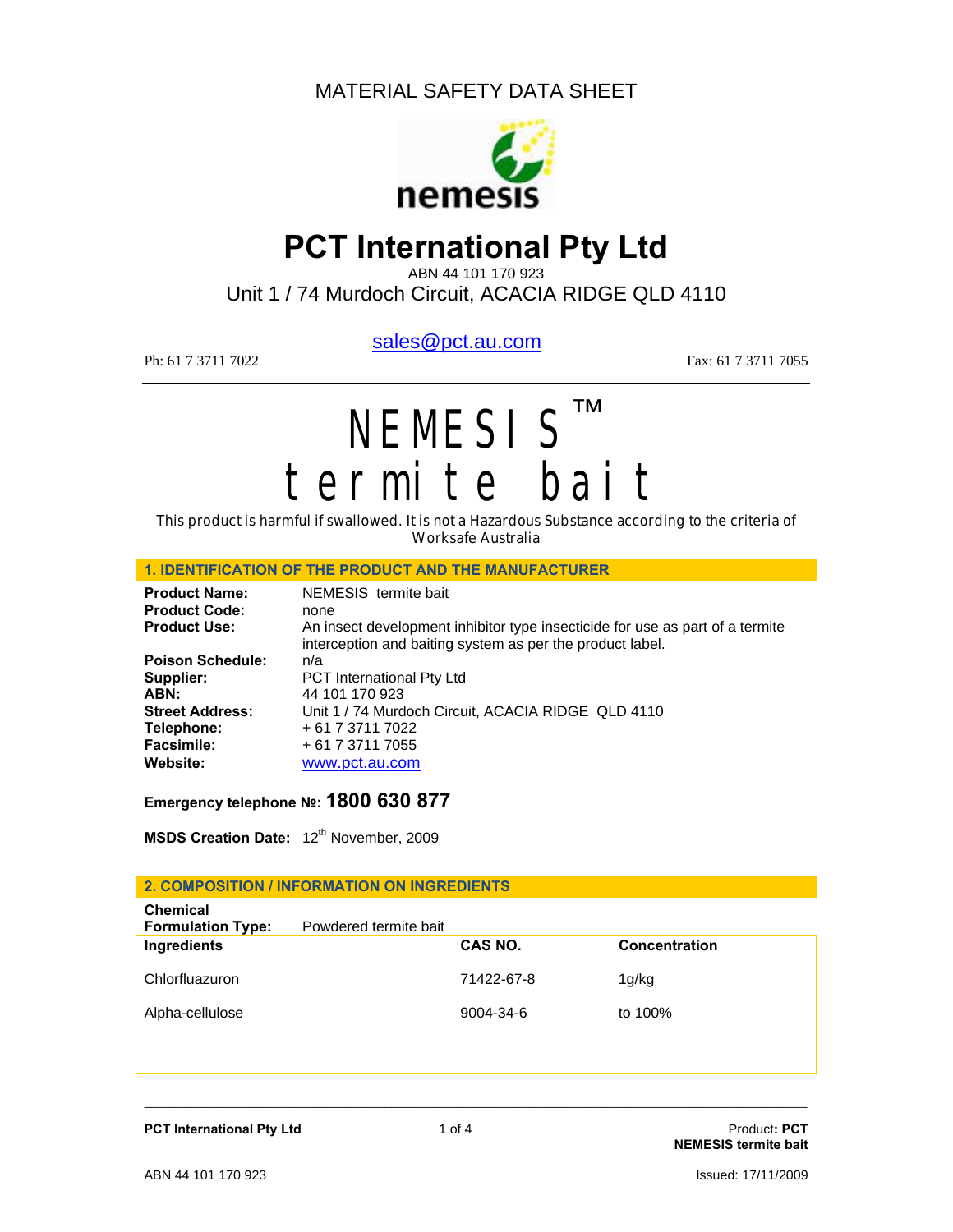| <b>3. HAZARDS IDENTIFICATION</b>                                                                                        |                                                                                                                                                                                                        |  |  |
|-------------------------------------------------------------------------------------------------------------------------|--------------------------------------------------------------------------------------------------------------------------------------------------------------------------------------------------------|--|--|
| Nemesis is not a Hazardous Substance according to the criteria of Worksafe Australia<br><b>Potential Health Effects</b> |                                                                                                                                                                                                        |  |  |
| Eyes:<br>Skin:                                                                                                          | Mildly irritating to the eyes<br>Non-irritating.                                                                                                                                                       |  |  |
| Ingestion:<br>Inhalation:<br><b>Primary Routes of</b>                                                                   | Not likely to be toxic in amounts that could be ingested in a single dose.<br>May be slightly irritating. Exact effects on humans are not known.                                                       |  |  |
| Entry:<br><b>Target Organs:</b><br>Carcinogenicity:                                                                     | Eyes, Skin, Inhalation, Ingestion<br>Eyes, Skin, Respiratory Tract, Digestive System<br>Not listed by NTP, IARC, ACGIH or OSHA as a carcinogen. Chlorfluazuron is<br>not considered to be carcinogenic |  |  |
| <b>4. FIRST AID MEASURES</b>                                                                                            |                                                                                                                                                                                                        |  |  |
| Eyes:                                                                                                                   | Flush eye(s) for 15 minutes or more- If irritation persists, consult a doctor<br>(preferably an eye specialist) and show this MSDS.                                                                    |  |  |
| Skin:                                                                                                                   | Remove any contaminated clothing. Wash affected areas immediately and<br>thoroughly with soap and water.                                                                                               |  |  |
| Ingestion:                                                                                                              | Rinse mouth and then drink plenty of water. Do not induce vomiting.<br>If swallowed seek medical advice and show this MSDS.                                                                            |  |  |
| Inhalation:                                                                                                             | May cause irritation & coughing. Remove affected person from site of<br>exposure to fresh air until recovered.                                                                                         |  |  |

If not breathing, give artificial respiration. If breathing is difficult give oxygen. Seek medical attention if symptoms persist.

- **First Aid Facilities:** If suspected poisoning occurs, contact a doctor or Poisons Information Centre on **13 11 26** (Australia). **Information for**
- **doctor:** No specific antidote available. Supportive care is required. Treatment should be based on the judgement of the doctor in response to reactions of the patient.

#### **5. FIRE-FIGHTING MEASURES**

| <b>Flash Point:</b><br><b>Autoignition Temperature:</b><br><b>Upper Explosion Limits:</b><br><b>Lower Explosion Limits:</b> | Not applicable.<br>Not applicable.<br>Not applicable.<br>Not applicable.                                                                                                                                                                             |
|-----------------------------------------------------------------------------------------------------------------------------|------------------------------------------------------------------------------------------------------------------------------------------------------------------------------------------------------------------------------------------------------|
|                                                                                                                             | Suitable Extinguishing Media: Foam, carbon dioxide, dry powder, water spray,                                                                                                                                                                         |
| By-products in case of Fire:                                                                                                | Toxic, irritating fumes may be formed if product is involved in a fire.                                                                                                                                                                              |
| <b>Further Information:</b>                                                                                                 | Keep unnecessary persons away from the area. If safe to do so,<br>remove intact containers. Collect contaminated firefighting water<br>separately, by bunding the area with sand or earth. Fire control water<br>must not be discharged into drains. |
| <b>Special Protective</b>                                                                                                   |                                                                                                                                                                                                                                                      |
| <b>Equipment for Firefighters:</b>                                                                                          | As in any fire, water, self-contained breathing apparatus pressure-<br>demand, (MSHA/NIOSH approved or equivalent) and full protective<br>clothing.                                                                                                  |

#### **6. ACCIDENTAL RELEASE MEASURES**

#### **Methods for Cleaning Up/ Taking Up:**

Spills: Dealing with spills has the potential to increase the risk of personal exposure- during such operations, ensure that protective clothing is worn as detailed below. Avoid contact with spilled material or contaminated surfaces. Keep people and animals away. Prevent spillage from entering drains, sewers or watercourses. If contamination thereof is unavoidable, warn the local water authority. Spills should be contained and swept up carefully into newspaper or similar (when product is in a powdered form). If the product has been mixed with water, any spillage should be absorbed with soil, sand, sawdust, clay, cat litter or other similar material, and once absorption is complete, this

\_\_\_\_\_\_\_\_\_\_\_\_\_\_\_\_\_\_\_\_\_\_\_\_\_\_\_\_\_\_\_\_\_\_\_\_\_\_\_\_\_\_\_\_\_\_\_\_\_\_\_\_\_\_\_\_\_\_\_\_\_\_\_\_\_\_\_\_\_\_\_\_\_\_\_\_\_\_\_\_\_\_\_\_\_\_\_\_\_\_\_\_\_\_\_\_\_\_\_\_\_\_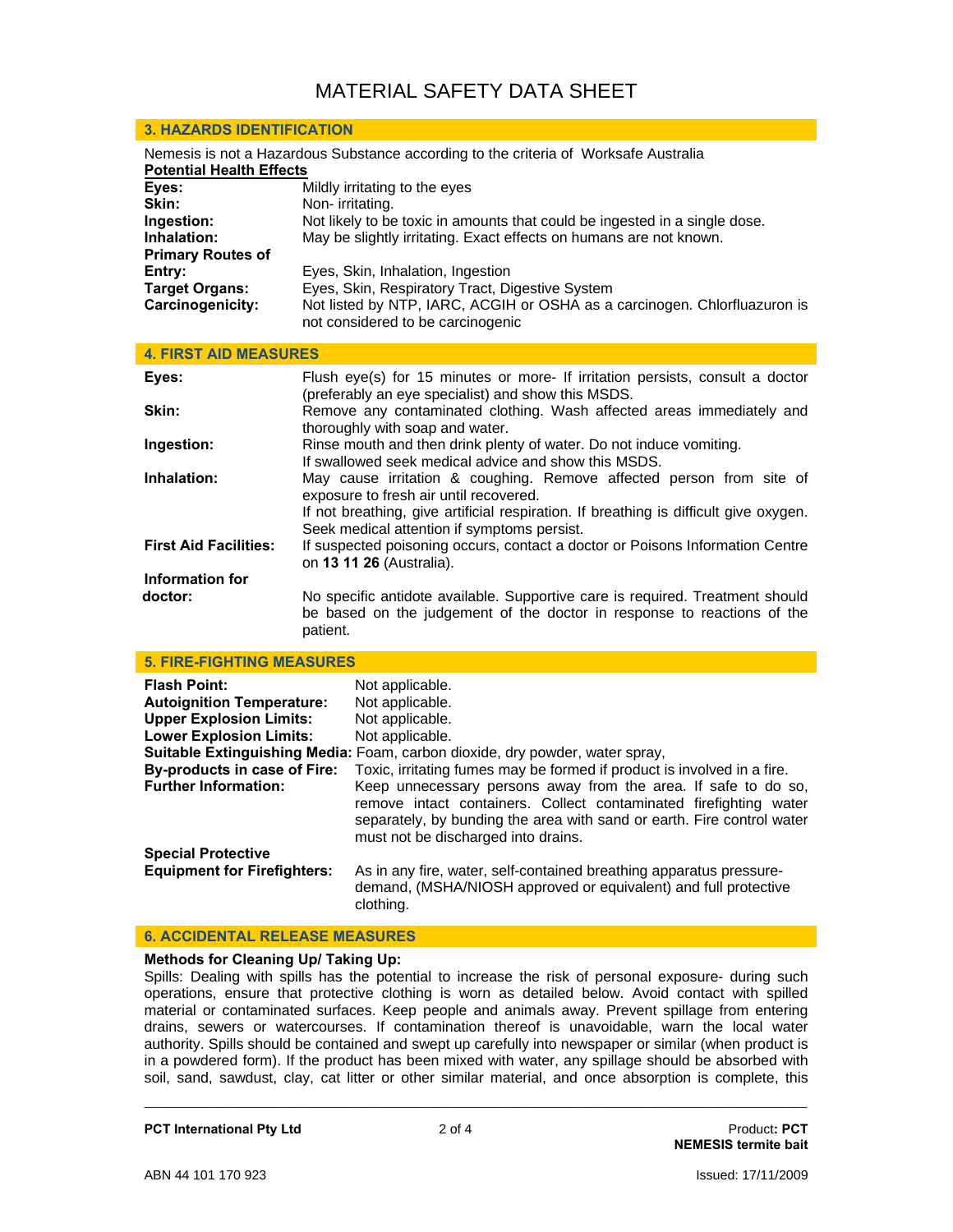material then be placed in sealable, labeled, drums for safe disposal in an approved landfill, and in accordance with the requirements of local or State Waste Management Authorities. Alternatively, bury under at least 500<sup>mm</sup> of soil in an area away from crops, pastures, homes or water sources. To decontaminate spill area, tools and equipment, wash with a suitable solution, *e.g.* organic solvent, detergent, bleach or caustic, and add this material to the drums of waste already collected. Label all contents. Do not burn empty containers or product.

#### **7. HANDLING AND STORAGE**

| Advice on safe<br>Handling:                     | Keep out of reach of children. Avoid contact with eyes and skin. Wash hands<br>after use, and before smoking or eating / drinking. Wash protective gear and<br>clothing after each day's use. Otherwise, no specific precautions are needed<br>in the handling of the product by the end user under normal conditions of use. |  |  |  |
|-------------------------------------------------|-------------------------------------------------------------------------------------------------------------------------------------------------------------------------------------------------------------------------------------------------------------------------------------------------------------------------------|--|--|--|
| <b>Advice on protection</b><br>against fire and |                                                                                                                                                                                                                                                                                                                               |  |  |  |
| explosion:                                      | Not flammable- no special measures required.                                                                                                                                                                                                                                                                                  |  |  |  |
| Storage information:                            | Keep product in the original container, tightly closed, in a cool, well ventilated<br>area. Do not store for prolonged periods in direct sunlight. Store well away<br>from other pesticides, food and feed. Keep out of reach of children,<br>unauthorized persons and animals.                                               |  |  |  |

#### **8. EXPOSURE CONTROLS / PERSONAL PROTECTION**

| <b>General protective</b>   |                                                                         |
|-----------------------------|-------------------------------------------------------------------------|
| <b>Measures:</b>            | Avoid contact with eyes and skin                                        |
|                             | Do not inhale dusts.                                                    |
| <b>Hygiene Measures:</b>    | No smoking, eating or drinking allowed when using this product.         |
|                             | Wash hands before breaks and at end of work shift.                      |
| <b>Respiratory</b>          |                                                                         |
| <b>Protection:</b>          | Not required under normal conditions of use.                            |
| <b>Hand Protection:</b>     | Not required under normal conditions of use.                            |
| <b>Eve Protection:</b>      | Not required under normal conditions of use.                            |
| <b>Protective clothing;</b> | Cotton overalls buttoned to the neck and wrist, and a washable hat, are |
|                             | suggested when using this product.                                      |
|                             | Engineering Controls: No specific requirements needed.                  |

#### **9. PHYSICAL AND CHEMICAL PROPERTIES**

| Appearance:                 | White powder                |
|-----------------------------|-----------------------------|
| Odour:                      | Nil.                        |
| <b>Solubility in Water:</b> | 0.016ppm. Mixes with water. |
| <b>Specific Gravity</b>     |                             |
| $(H2O=1):$                  | $0.25$ approx.              |

#### **10. STABILITY AND REACTIVITY**

| <b>Conditions to avoid:</b><br><b>Thermal</b> | None with proper storage and handling, other than extreme heat.              |
|-----------------------------------------------|------------------------------------------------------------------------------|
| Decomposition:                                | Toxic, irritating fumes may be formed if the product is involved in a fire   |
|                                               | Hazardous reactions: No hazardous reactions with proper storage and handling |
| <b>Hazardous</b><br><b>Polymerization:</b>    | Unlikely to occur.                                                           |
| Stability:                                    | Stable under normal conditions of storage and use.                           |
| <b>Hazardous</b>                              |                                                                              |
| decomposition<br>products:                    | None with proper storage and handling.                                       |

\_\_\_\_\_\_\_\_\_\_\_\_\_\_\_\_\_\_\_\_\_\_\_\_\_\_\_\_\_\_\_\_\_\_\_\_\_\_\_\_\_\_\_\_\_\_\_\_\_\_\_\_\_\_\_\_\_\_\_\_\_\_\_\_\_\_\_\_\_\_\_\_\_\_\_\_\_\_\_\_\_\_\_\_\_\_\_\_\_\_\_\_\_\_\_\_\_\_\_\_\_\_